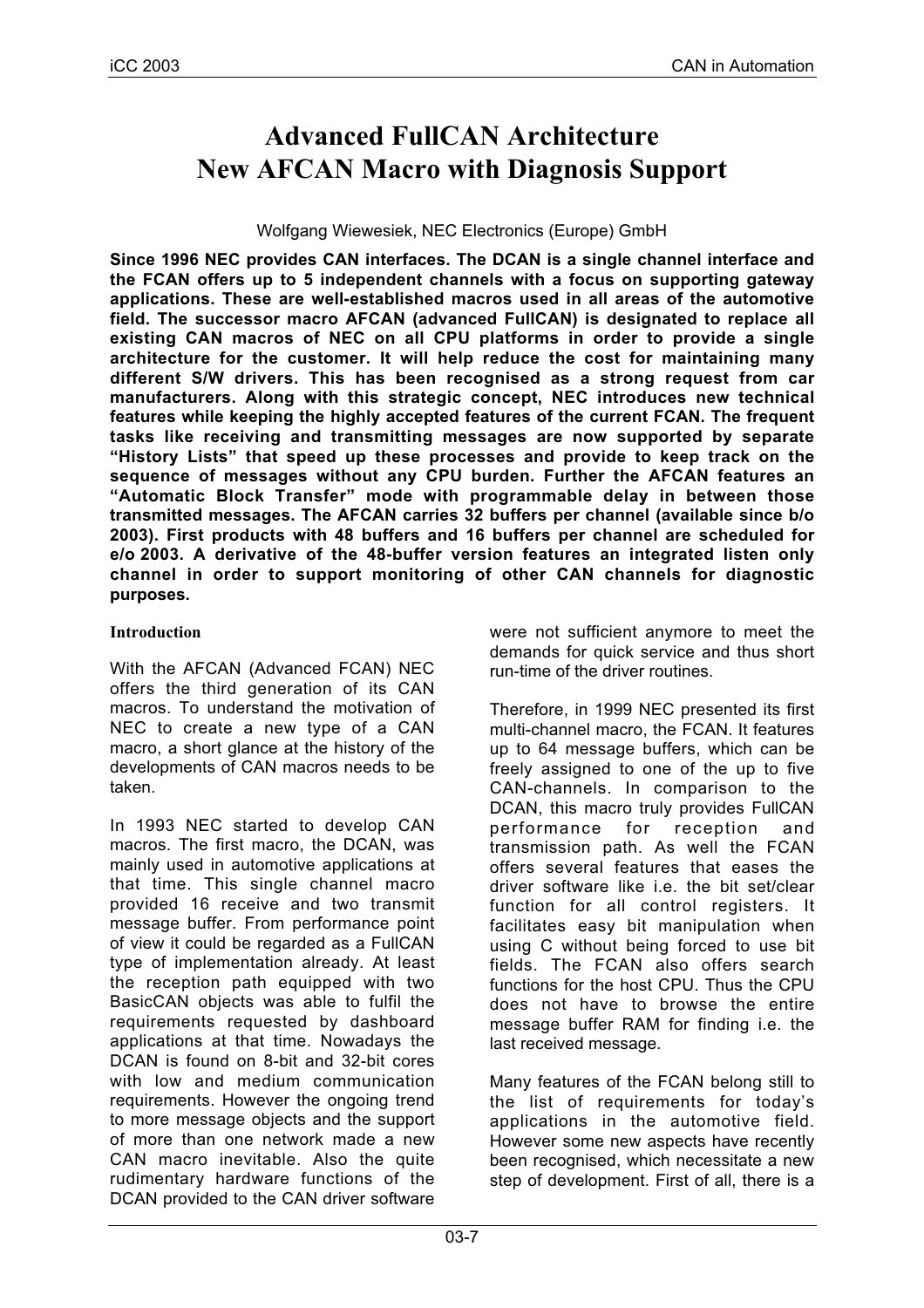new standardisation process ongoing. The 'Hardware Initiative Software' (HIS) as promoted by several players in the automotive field, requires standardised communication drivers throughout all platforms. Thus an approach to offer different CAN macros for each CPU core does not meet anymore the scenario put in place in the next years.

As well new demands to provide enhanced diagnosis support in communication systems comprising several CAN-bus systems with different bus speeds have been identified.

The AFCAN ('Advanced FCAN') macro meets those new challenges.

### **AFCAN Architecture**

The concept of the AFCAN architecture follows the target to provide identical behaviour of the communication link independently of the host processor, or the amount of message buffers.

The user can use the same C source code of the driver on an 8-bit CPU and on a 32 bit core because the interface of the CAN macro to the host CPU, the NEC

Peripheral Bus (NPB), is common to all devices of NEC.

The amount of message buffers for a particular instance of an AFCAN macro is merely a parameter that needs to be set up during compile time.

The demand to have identical behaviour even when the number of supported CANchannels vary, led to the conclusion that a new CAN-interface can only be a single channel macro. Any interdependency of one CAN-bus to another one can be eliminated that way. Thus the previous concept of the FCAN, a multi-channel design, was revised. The overall architecture of the AFCAN shown below can easily be expanded to the required number of CAN-bus systems.

A single AFCAN instance can be scaled to provide 16, 32, or 48 message buffers. For low-end applications, typically just asking for a slow 8-bit core, 16 message buffer are regarded as sufficient. Still the AFCAN provides the full performance. The bus speed of 1 MBPS is even achieved as long as the host system runs at 8 MHz.

Medium and high-end communication requirements are fulfilled with the 32-buffer

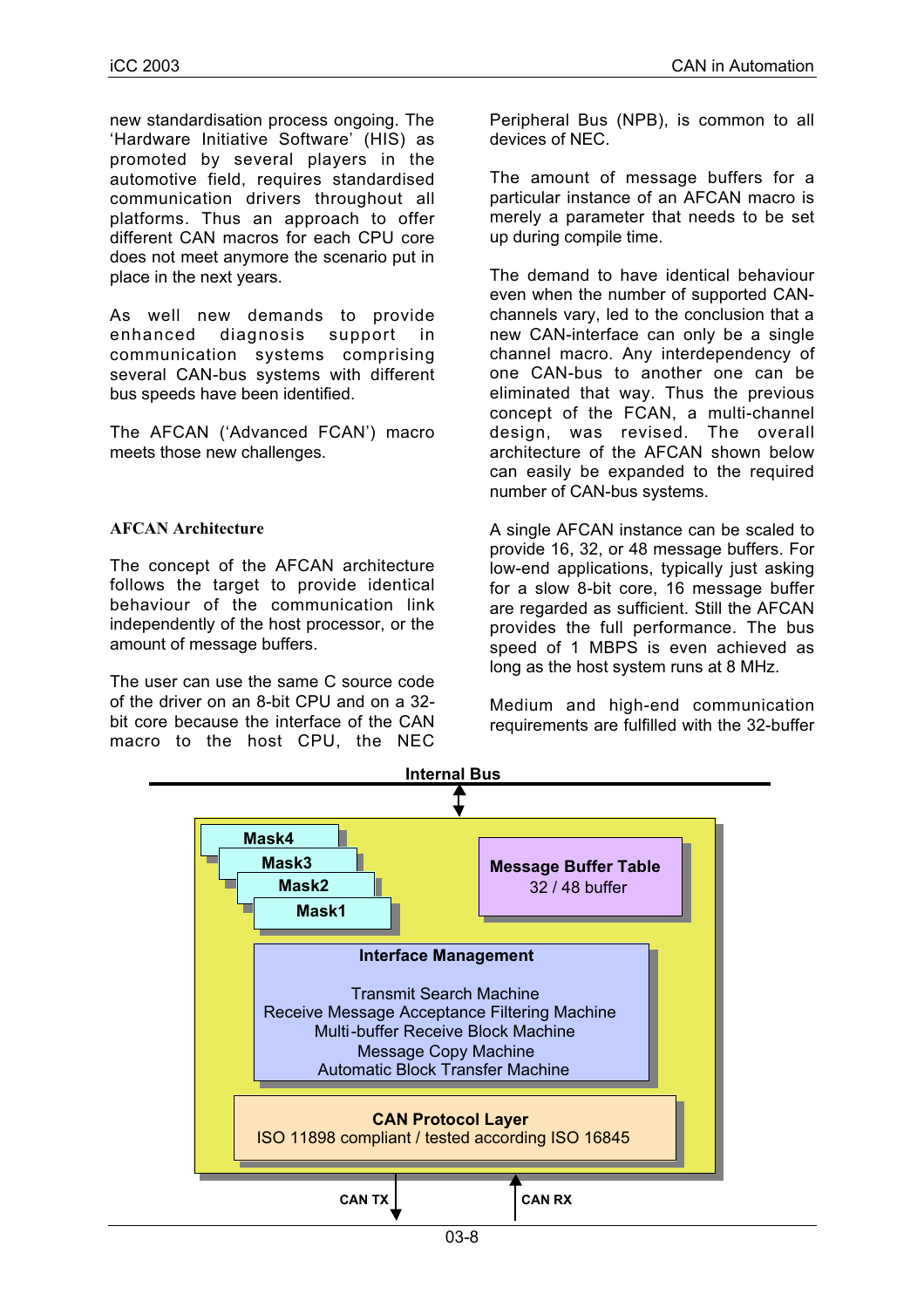version as it is seen on 32-bit cores. In those applications a second or any other number of instances of the macro can be added.

For gateway applications, the 32-buffer version may not always satisfy the demands. Thus NEC provides a 48-buffer version, which needs 16 MHz operating frequency to achieve correct operation at maximum bus speed. For lower bus speeds, i.e. 500 KBPS, the source clock can be reduced to 8 MHz as for the other AFCAN versions.

The features described below are common to all AFCAN versions.

## **Features**

## *Transmit History List*

The sequence of transmitted message can be tracked by the application without remarkable efforts. The AFCAN offers a 'Transmit History List' (THL) for that purpose. It is a record of seven, most recently transmitted messages. The driver software just needs to read a single register were the pointer of the oldest transmission is stored. This THL-register provides a pointer to the respective message buffer. With every read access to the THL the AFCAN will update the pointer to the next entry (if any). The advantage of this method is that there is no need for complicated evaluation of time stamps by the host CPU to recover the exact order of transmissions.

# *Receive History List*

The analogue method is available for the reception path. The 'Receive History List' (RHL) even comprises a record of the last 23 receptions. Intentionally the reception path is equipped with more than three times the capacity as the transmit path. The number of received messages is and will also be in future substantially higher than transmitted messages. The benefit for the application is that it does not have to react that quickly on received messages

but still does not loose their sequence. This can be of advantage when i.e. parameter downloads are mixed with control messages. The host processor will always be able to find out at which time the control message interleaved the parameter data in order to apply i.e. different processing algorithms to the following data at the correct point in time.

# *Multi-Buffer Receive Block*

A Multi-Buffer Receive Block (MBRB) is built by a variable number of RX-message buffers grouped by the same configuration (identifier, mask). The AFCAN will store messages into this block without overwriting messages the CPU has not read yet. Even if the same identifier was received, the AFCAN stores the message at the next higher buffer number. The Data New (DN) flag of each message buffer indicates the service status. Similar to a FIFO, the interrupt generation can be invoked when the MBRB is full. Also other states, half-full or 7/8-full, can be configured as the assignment for interrupt generation can be done individually for each message buffer.

The CPU clears the Data-New (DN) flag of a buffer when it has been read. Then this buffer becomes available again to receive a new message. The AFCAN will always store the next message in the buffer with the lowest buffer number. Thus the sequence of buffer numbers may not always reflect the occurrence of the messages on the bus anymore. This may be confusing at first glance, but thanks to the 'Receive History List'-feature, the host processor has no problem to follow the correct sequence of the receptions. Even when the CPU does not use interrupts on MBRB and polls the contents in cyclic intervals, the sequence of received messages is safely retrieved with RHL function.

The RHL-function is a valuable new feature. The MBRB in conjunction with the RHL-function even enhances the performance of a similar function that the FCAN provides. The host processor of an AFCAN has to master almost no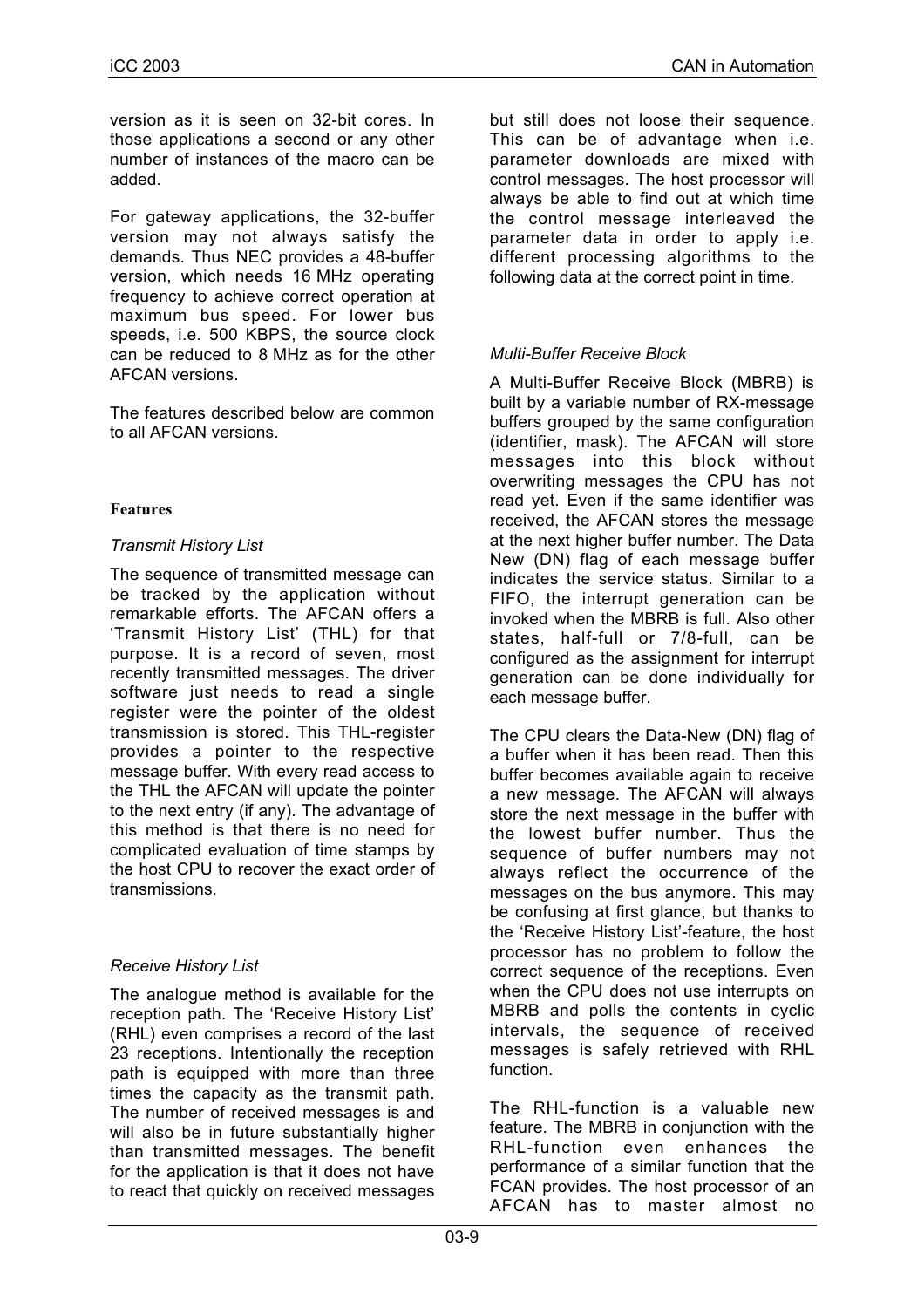administrative task to use this feature – a clear benefit for the software driver.

# *Automatic Block Transfer Mode*

Typical application scenarios are i.e. parameter downloads or transferring programming data without instantaneously occupying all bandwidth. The Automatic Block Transfer (ABT) mode provides a handy method to encounter these scenarios without asking the host processor to monitor the busload.

When the user invokes the ABT-mode, the transmissions from the lower eight buffers are automatically handled by the AFCAN. A single request for transmission will sent all message objects out of that group. The TX-objects in the ABT-group are sent in ascending order of the buffer number, i.e. irrespectively of any identifier priority among them. However these messages will not necessarily be sent back to back as a programmable delay becomes effective before the next transmission is launched.

This programmable delay timing between TX-messages of the ABT-group allows system design to limit the peak load of these messages a priori. The delay time can easily be calculated as the unit is automatically adjusted to "bit time". If for example a program download shall use only 50% busload, the user just needs to know the average message length of the TX-messages. Assuming 100 bit times for the typical TX-message delivers also 100 for the value to be written into the delay register. The delay time is started anytime a transmission from the ABT-group finishes. Of course this delay requirement is only valid for the lower eight TX-objects in the message buffer area. When the application has assigned additional TXobjects elsewhere, these TX-objects are sent as soon as possible. Note that the current message object from the ABTgroup will still have to arbitrate against other TX-objects in the AFCAN also flagged for transmission. This way other TX-communication can be interleaved to the ABT-mode even when the delay timing is set to a minimum.

## **Options for Diagnosis Support**

In multi-channel environments there is often the necessity to monitor the exchanged data of all CAN-bus systems. For cost reasons or mechanical obstacles, only a subset of all CAN-channels, typically only one channel, is connectable to a diagnosis plug from where an external node can access the data. Thus a multichannel node (gateway) needs to perform the transfer from a particular source CANbus to the diagnosis bus. A small outlook on the pros and cons of the potential or existing solutions shall explain the challenges in this field.

Some current realisations simply assign this task to the host processor of the gateway. The advantage of a very flexible copy process is given here. Even reformatting of the data received from the monitored bus can be issued before it is sent to the diagnosis CAN-bus. However, there are quite a few disadvantages that need to be taken into account. In first place, the gateway suffers a real-time infringement during the diagnosis mode because the host processor has to handle all messages. As a consequence, no guaranteed latency time for the monitored messages can be given anymore. An even more severe limitation is linked to that method as only messages normally received on the monitored CAN-channel of the gateway are transferred to the diagnosis bus. Other messages remain invisible to diagnostic system/node.

Other implementations supporting diagnosis on multiple CAN-bus systems use relays. The clear advantage to access the monitored bus in real time unfortunately is linked to quite high costs. Each CAN-bus that shall be monitored requires one relay including the control circuitry. Additionally more wire harness becomes necessary. Besides those burdens, only a CAN-bus that has the same bus speed than the diagnosis bus can be monitored.

A third solution that NEC offered with the FCAN is a dedicated 'bridge'-processor. This approach avoids already many of the previously named disadvantages. It is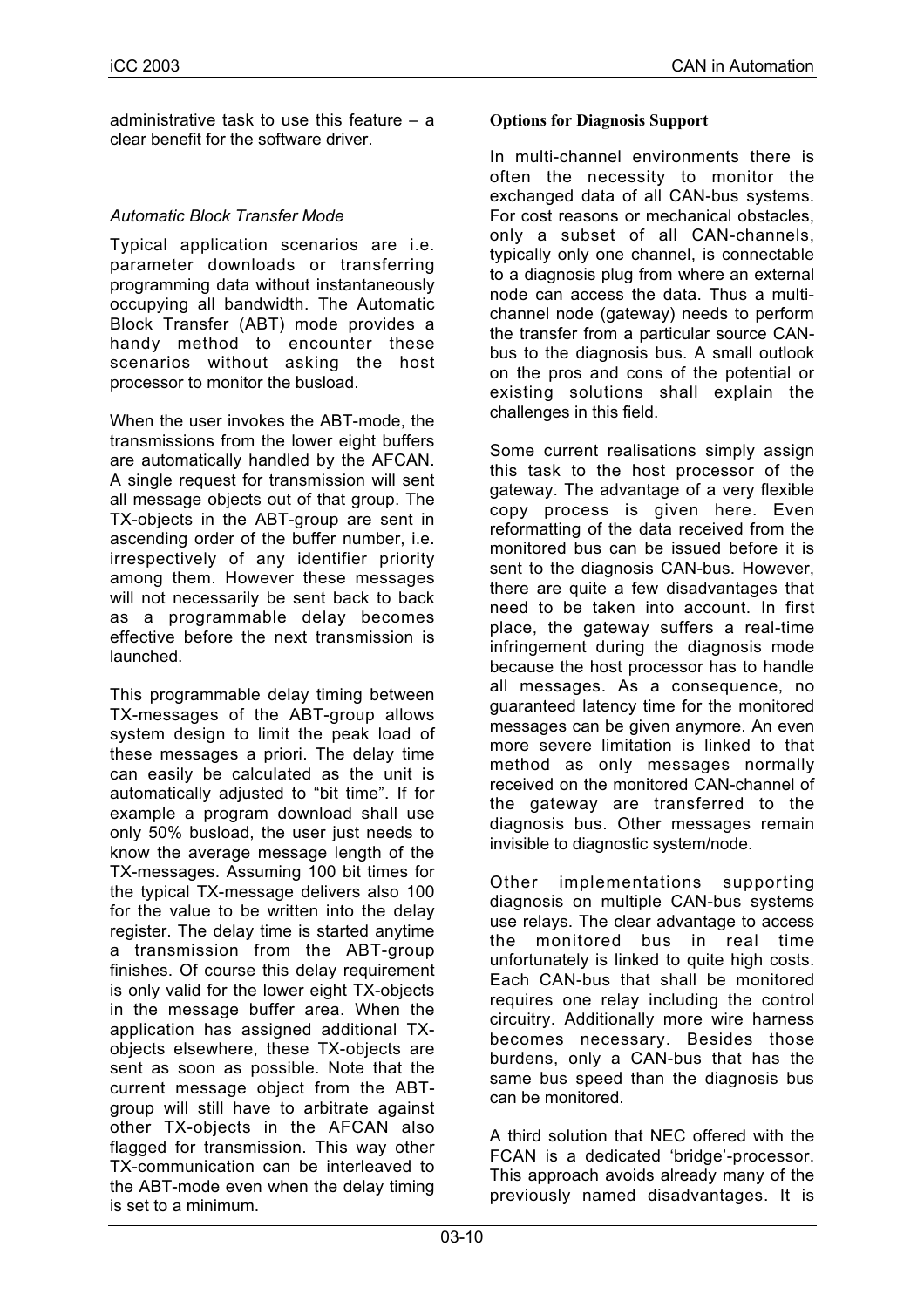flexible, it can handle different bus speed on monitor versus diagnosis CAN-bus, and it does not increase the load of the host processor. However, this concept does require a common message buffer memory for all CAN-channels of the gateway. To avoid long lasting search algorithms, a specific contents addressable memory (CAM) is mandatory then. These CAM are subject to be reengineered anytime the manufacturing process changes, which counteracts the target to provide one solution for all platforms. Besides that a standalone 'bridge'-processor is highly oversized if the purpose is just to provide messages from one CAN-bus to a dedicated diagnosis CAN-bus.

## **Diagnosis with DAFCAN**

The DAFCAN follows a new idea to meet the requirements for diagnosis in multichannel environments, for which NEC recently submitted a patent. The key element is the addition of a second 'listenonly' protocol core to an existing AFCAN. This second protocol core, the RXONLYchannel of the DAFCAN, picks up the signal from the other CAN-channels at their RX-pin, one at a time. The host processor selects the monitor channel before invoking the diagnosis session. The example below shows a 5-channel gateway with four ordinary AFCAN macros and one DAFCAN that is connected to the diagnosis CAN-bus (DIAG). Each CANinterface provides 48 message buffers. That concept will be used in a new device that in short term is applied at major car manufactures.

Once the RXONLY-channel of the DAFCAN receives a valid message, i.e. this is any message that has been exchanged on the monitored CAN-bus, it stores it into the message buffer memory of the DAFCAN. The newly invented 'Mirror Mode' will take care to send the received message to the diagnosis CANbus automatically as soon as the bus becomes available (idle).

The benefit of the architecture is that a CAM becomes obsolete. It would be anyway a challenge to design such a RAM for a capacity of 240 message buffers. The architecture fulfils all the other requirements that a diagnosis asks for: no

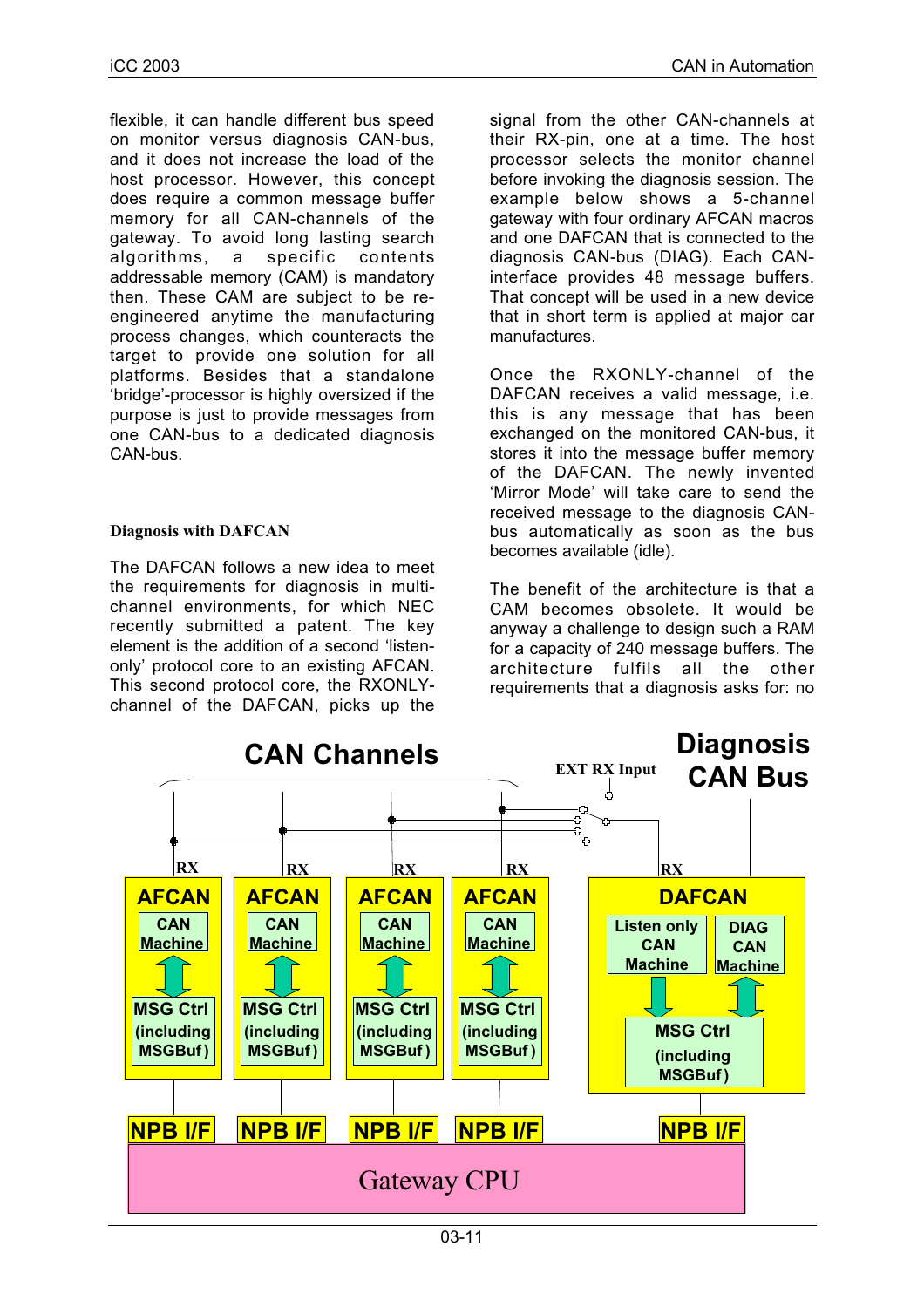additional CPU load for the gateway processor, no additional, external components needed, all valid messages are recognised, and predictable, short latency for all monitored messages.

Further the adaptation of a different baud rate between monitored CAN-bus and diagnosis bus is automatically solved by the listen-only protocol-core. Whenever a particular channel shall be monitored the gateway processor sets up the baud rate of the source channel in the RXONLY channel of the DAFCAN in advance. During the diagnosis session the Mirror Mode automatically provides the time gear between source and destination CAN-bus.

#### **Mirror Mode**

The name 'Mirror Mode' for the transfer of messages between a monitored bus and the diagnosis CAN-bus was chosen because any valid message exchanged on the monitored CAN-bus is submitted to the diagnosis system. Thus, the external analysis equipment will obtain a true image of the data exchange. Normally, only those messages received by the respective CAN-channel as pre-defined by

its configuration for the normal operation are transferred.

Once the Mirror Mode is started, it operates independently of the host processor. On the one hand the latency of monitored messages is predictable then, and on the other hand the diagnosis session does not impose any real time infringement to the gateway processor two items, which can be of decisive matter when trouble shooting an unexpected behaviour.

#### *Implementation Details*

The DAFCAN provides 48 message buffers. When no diagnosis session is in place, these message objects can be used like in a regular AFCAN macro.

During Mirror mode the upper 16 buffer in the message buffer area are assigned to the listen-only channel that is connected to the monitored CAN-bus. The figure below sketches the kind of operations applied for each part of the message buffer RAM. The 'regular' CAN-channel (DIAG-CH) performs its reception operations only on the lower 32 buffers. However its transmit operations are still executed through out

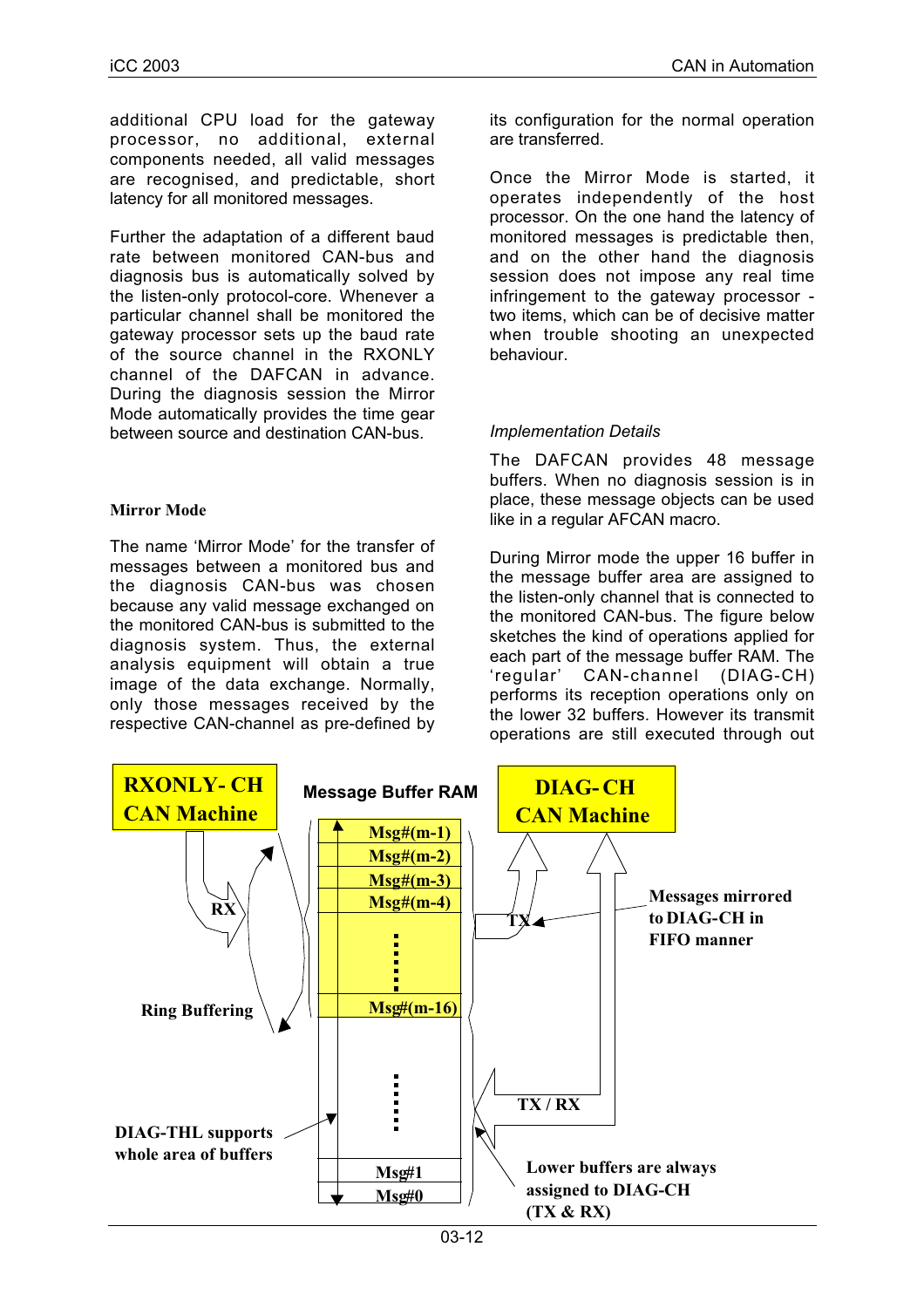

# **Mirror Mode without Application Communication on DIAG\_CH**

the complete CAN RAM. Thus any newly provided transmission request for any of the upper 16 message objects is captured automatically and respectively sent on the diagnosis bus.

The RXONLY-channel stores any valid message into the upper 16 message buffers starting at buffer #32 and incrementing the buffer number for each new reception. There is no masking applied at acceptance filtering. Neither there is any set-up for identifiers in the message buffers necessary. After reception of a message from the monitored channel, a dedicated state machine, the mirror mode engine (MME), automatically sets the transmission request (TRQ) if no other TRQ is pending in the upper 16 buffers.

The sequence of received message from the monitored CAN-bus is maintained on the diagnosis bus by this algorithm. The figure above illustrates an example where three messages are received on the RXONLY-channel (top bar). The MME (middle bar) recognises each of them incrementing an internal counter (MMP). However the transmission request (TRQi) for the particular message buffer i is not set before the previous message was sent (DNi = 0). Thus the messages can not overtake each other. The latency of the

first message received on the RXONLYchannel is minimised. The DIAG-channel instantaneously transmits the monitored message.

Further the Mirror Mode provides enough depth of its storage capabilities when long messages are followed by short messages. This even masters situations when the diagnosis bus is busy transferring messages of other nodes or the gateway itself. Although this may be not a kind of operation of choice during a diagnosis session, the Mirror Mode can tolerate to loose arbitration on the diagnosis bus for a few messages without loosing a monitored message.

The timing diagram on the next page illustrates a communication of the gateway processor while at the same time a<br>diagnosis session is active. It diagnosis demonstrates that even during diagnosis session normal application messages can be sent or received. The example assumes that the identifiers match the message buffer number. The TX-message of the host processor (TX(15)) wins the internal arbitration against the monitored message in buffer RX(33). The transmission of monitored messages is put on hold at that time and resumes after the 'application' message was successfully transmitted.